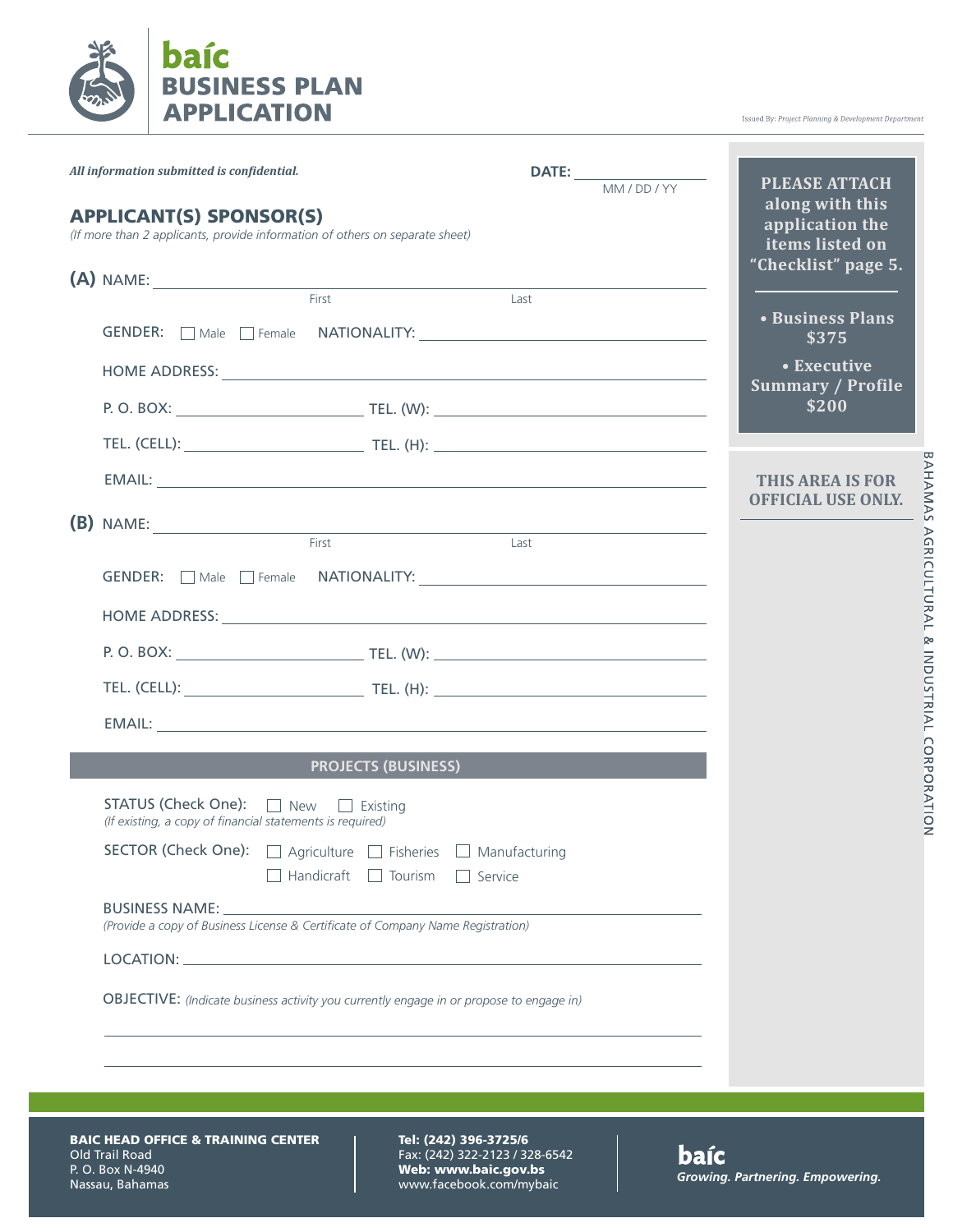## **PROJECT COST ESTIMATES AND FINANCING PLAN**

| <b>COMPONENT</b>                        | <b>LOAN</b> | <b>EQUITY</b> | <b>TOTAL</b> |
|-----------------------------------------|-------------|---------------|--------------|
| LAND                                    |             |               |              |
| <b>SITE PREPARATION</b>                 |             |               |              |
| <b>BUILDINGS</b>                        |             |               |              |
| <b>MACHINERY &amp; EQUIPMENT</b>        |             |               |              |
| <b>OFFICE FURNITURE &amp; EQUIPMENT</b> |             |               |              |
| <b>VEHICLES</b>                         |             |               |              |
| <b>MATERIAL / INVENTORY</b>             |             |               |              |
| <b>OTHERS</b>                           |             |               |              |
| <b>TOTAL</b>                            |             |               |              |
| PERCENTAGE (%)                          |             |               |              |
|                                         |             |               |              |

*(Provide pro-forma invoices/quotes for items required to start up or expand business. Also indicate items needing funding and those items you will purchase).*

### **COLLATERAL**

*(Indicate what assets, if any, are being offered as security on the loan).*

| <b>COMPONENT</b>         | <b>DESCRIPTION</b> | <b>MARKET VALUE</b> |
|--------------------------|--------------------|---------------------|
| PERSONAL                 |                    |                     |
| <b>PRIVATE GUARANTOR</b> |                    |                     |
| <b>VALUE OF ASSETS</b>   |                    |                     |
| <b>OTHER</b>             |                    |                     |
| <b>TOTAL</b>             |                    |                     |
|                          |                    |                     |

**ENVIRONMENTAL IMPACT ASSESSMENT**

*(Indicate how project will affect general community).*

PHYSICAL IMPACT(S):

BIOLOGICAL IMPACT(S):

HUMAN IMPACT(S):

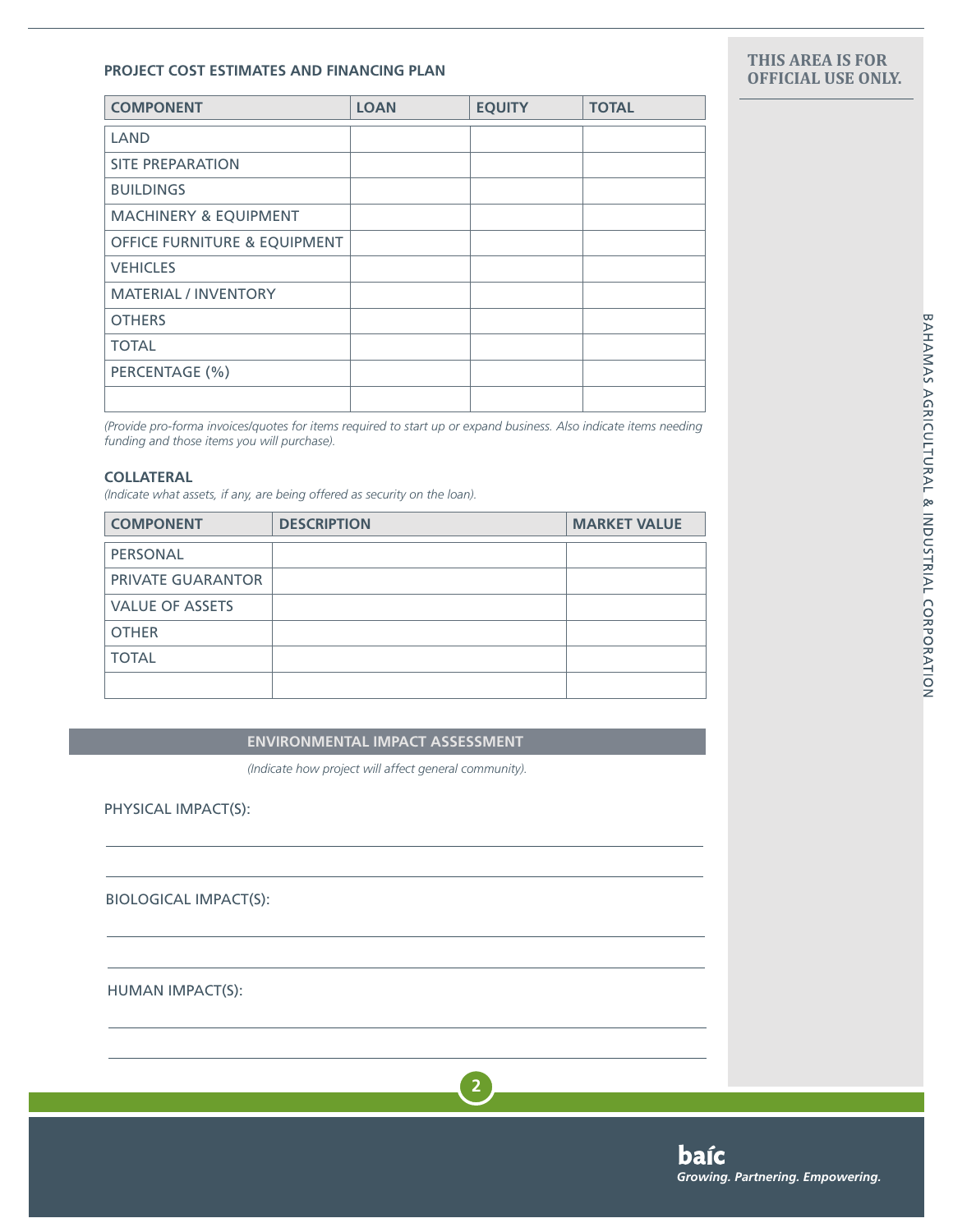|     |                    |                                                                                     | <b>ORGANIZATION STRUCTURE</b>                  |                                                                                                                                                                                                                                | <b>THIS AREA IS FOR</b>   |
|-----|--------------------|-------------------------------------------------------------------------------------|------------------------------------------------|--------------------------------------------------------------------------------------------------------------------------------------------------------------------------------------------------------------------------------|---------------------------|
|     | (Check One):       | Sole Proprietor Partnership<br>$\Box$ Corporation $\Box$ Co-operative               |                                                |                                                                                                                                                                                                                                | <b>OFFICIAL USE ONLY.</b> |
|     |                    |                                                                                     |                                                |                                                                                                                                                                                                                                |                           |
|     |                    | (Identify persons who will fill key positions in the business and provide résumés). | <b>MANAGEMENT</b>                              |                                                                                                                                                                                                                                |                           |
|     |                    |                                                                                     |                                                |                                                                                                                                                                                                                                |                           |
|     |                    |                                                                                     |                                                |                                                                                                                                                                                                                                |                           |
|     |                    |                                                                                     |                                                |                                                                                                                                                                                                                                |                           |
|     |                    |                                                                                     |                                                |                                                                                                                                                                                                                                |                           |
|     | STAFF:             | (Identify positions needed to carry out production or service work)                 |                                                |                                                                                                                                                                                                                                |                           |
|     |                    |                                                                                     |                                                |                                                                                                                                                                                                                                |                           |
|     |                    |                                                                                     |                                                |                                                                                                                                                                                                                                |                           |
|     |                    |                                                                                     |                                                |                                                                                                                                                                                                                                |                           |
|     |                    |                                                                                     |                                                | 4. POSITION: (NO.) WAGE:                                                                                                                                                                                                       |                           |
|     |                    |                                                                                     | <b>MARKET STRATEGIES</b>                       |                                                                                                                                                                                                                                |                           |
|     |                    |                                                                                     | (Indicate how Management will generate sales). |                                                                                                                                                                                                                                |                           |
|     | (A) TARGET MARKET  |                                                                                     |                                                |                                                                                                                                                                                                                                |                           |
|     |                    |                                                                                     |                                                |                                                                                                                                                                                                                                |                           |
|     |                    |                                                                                     |                                                |                                                                                                                                                                                                                                |                           |
| (B) | <b>COMPETITION</b> |                                                                                     |                                                |                                                                                                                                                                                                                                |                           |
|     |                    |                                                                                     |                                                |                                                                                                                                                                                                                                |                           |
|     | LOCATION:          |                                                                                     |                                                | <u> 1989 - Johann Stoff, fransk politiker (d. 1989)</u>                                                                                                                                                                        |                           |
|     |                    |                                                                                     |                                                | STRENGTHS: And the contract of the contract of the contract of the contract of the contract of the contract of the contract of the contract of the contract of the contract of the contract of the contract of the contract of |                           |
|     |                    |                                                                                     |                                                |                                                                                                                                                                                                                                |                           |
|     |                    |                                                                                     |                                                |                                                                                                                                                                                                                                |                           |
|     |                    |                                                                                     |                                                | LOCATION: And the contract of the contract of the contract of the contract of the contract of the contract of the contract of the contract of the contract of the contract of the contract of the contract of the contract of  |                           |
|     |                    |                                                                                     |                                                |                                                                                                                                                                                                                                |                           |
|     |                    |                                                                                     |                                                | WEAKNESS: WEAKNESS:                                                                                                                                                                                                            |                           |
| (C) | <b>PRICING</b>     |                                                                                     |                                                |                                                                                                                                                                                                                                |                           |
|     |                    |                                                                                     |                                                |                                                                                                                                                                                                                                |                           |
|     |                    |                                                                                     |                                                | PACKAGING: New York PACKAGING:                                                                                                                                                                                                 |                           |
|     |                    |                                                                                     |                                                |                                                                                                                                                                                                                                |                           |
|     |                    |                                                                                     | $\overline{\mathbf{3}}$                        |                                                                                                                                                                                                                                |                           |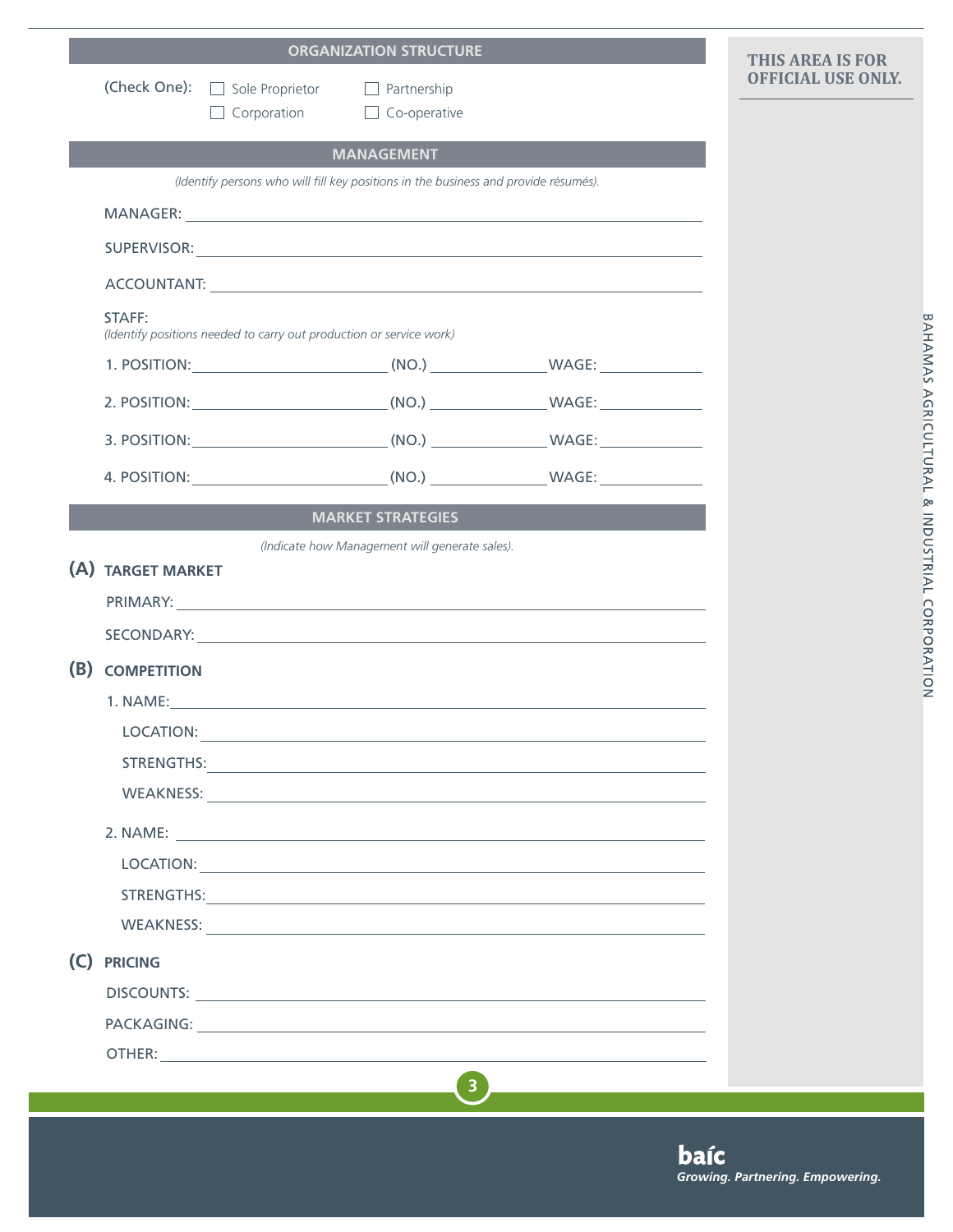# **MARKET STRATEGIES**

|     | (D) PROMOTION                                                                                                                                                                                                                  |
|-----|--------------------------------------------------------------------------------------------------------------------------------------------------------------------------------------------------------------------------------|
|     | ADVERTISING: New York State State State State State State State State State State State State State State State State State State State State State State State State State State State State State State State State State St |
|     | SALES PROMOTION: University of the service of the service of the service of the service of the service of the service of the service of the service of the service of the service of the service of the service of the service |
|     | DIRECT MARKETING: University of the contract of the contract of the contract of the contract of the contract of the contract of the contract of the contract of the contract of the contract of the contract of the contract o |
|     |                                                                                                                                                                                                                                |
| (E) | <b>PLACEMENT</b>                                                                                                                                                                                                               |
|     |                                                                                                                                                                                                                                |
|     |                                                                                                                                                                                                                                |
|     |                                                                                                                                                                                                                                |

# **PROJECTIONS**

*(Show breakdown of how sales will be generated from each product/service offered).*

# **SALES**

| SELLING PRICE:                                                                                                                                                                                                                 | <b>PROJECTED SALES:</b> |
|--------------------------------------------------------------------------------------------------------------------------------------------------------------------------------------------------------------------------------|-------------------------|
| 2. PRODUCT/SERVICE:                                                                                                                                                                                                            |                         |
| <b>SELLING PRICE:</b>                                                                                                                                                                                                          | PROJECTED SALES:        |
| 3. PRODUCT/SERVICE:                                                                                                                                                                                                            |                         |
| SELLING PRICE:                                                                                                                                                                                                                 | <b>PROJECTED SALES:</b> |
| 4. PRODUCT/SERVICE: A SALE AND THE SERVICE OF THE SALE AND THE SALE AND THE SALE AND THE SALE AND THE SALE AND THE SALE AND THE SALE AND THE SALE AND THE SALE AND THE SALE AND THE SALE AND THE SALE AND THE SALE AND THE SAL |                         |
| <b>SELLING PRICE:</b>                                                                                                                                                                                                          | <b>PROJECTED SALES:</b> |

# BAHAMAS AGRICULTURAL & INDUSTRIAL CORPORATION

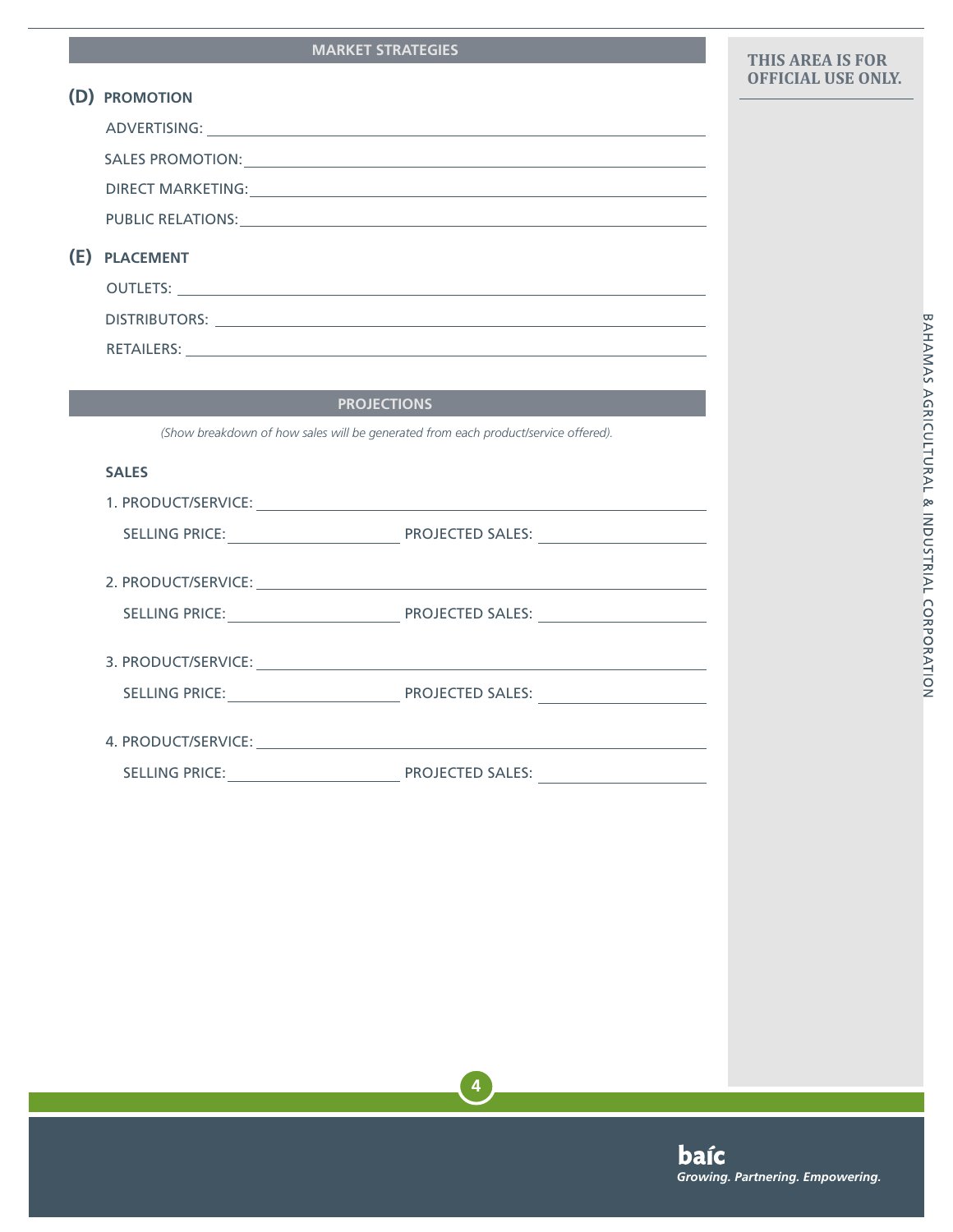# **BUSINESS PLAN APPLICATION** CHECK LIST

*Kindly submit the following, where applicable, with the business application form. Check off items as they are acquired or attached.*

- $\Box$ **1.** RÉSUMÉ on Sponsor, key management & personnel (including education, training & business/work experience
- $\Box$ **2.** Character References (2)
- $\Box$ **3.** Credit Reference
- $\Box$ **4.** Passport Identification information (first 4 pgs. of passport)
- $\Box$ **5.** Quotation for equipment, supplies, or stock
- $\Box$ **6.** Insurance quotation (including fire, theft & hurricane)
- $\Box$ **7.** Contractors' estimates (3), where applicable
- $\Box$ **8.** Approved Plans
- $\Box$ **9.** Business License (recent)
- $\Box$ **10.** Memorandum & Articles of Association (existing business)
- $\Box$ **11.** Certification of Incorporation/Name Registration (existing business)

**5**

- $\Box$ **12.** Duty-free Permit
- $\Box$ **13.** Marine/Quantity Survey Report
- $\Box$ **14.** Appraisal of Property
- $\Box$ **15.** Lease/Rent Agreement
- $\Box$ **16.** Sales Agreement
- $\Box$ **17.** Public Transport/Service License
- $\Box$ **18.** Captain's License
- $\Box$ **19.** Franchise Agreement
- $\Box$ **20.** Security/Collateral
- $\Box$ **21.** Financial Statements (Audited where possible)
- $\Box$ **22.** Contract Agreement
- $\Box$ **23.** Cost of Production
- $\Box$ **24.** Price List
- $\Box$ **25.** Room Rate List
- $\Box$ **26.** Menu List
- $\Box$ **27.** Number of Sales Anticipated
- $\Box$ **28.** Monthly Expenses
- $\Box$ **29.** Investment to Date
- $\Box$ **30.** Copy of Existing Insurance
- $\Box$ **31.** Other

DATE REQUESTED:

APPLICANT SIGNATURE:

DATE RECEIVED:

OFFICER SIGNATURE: